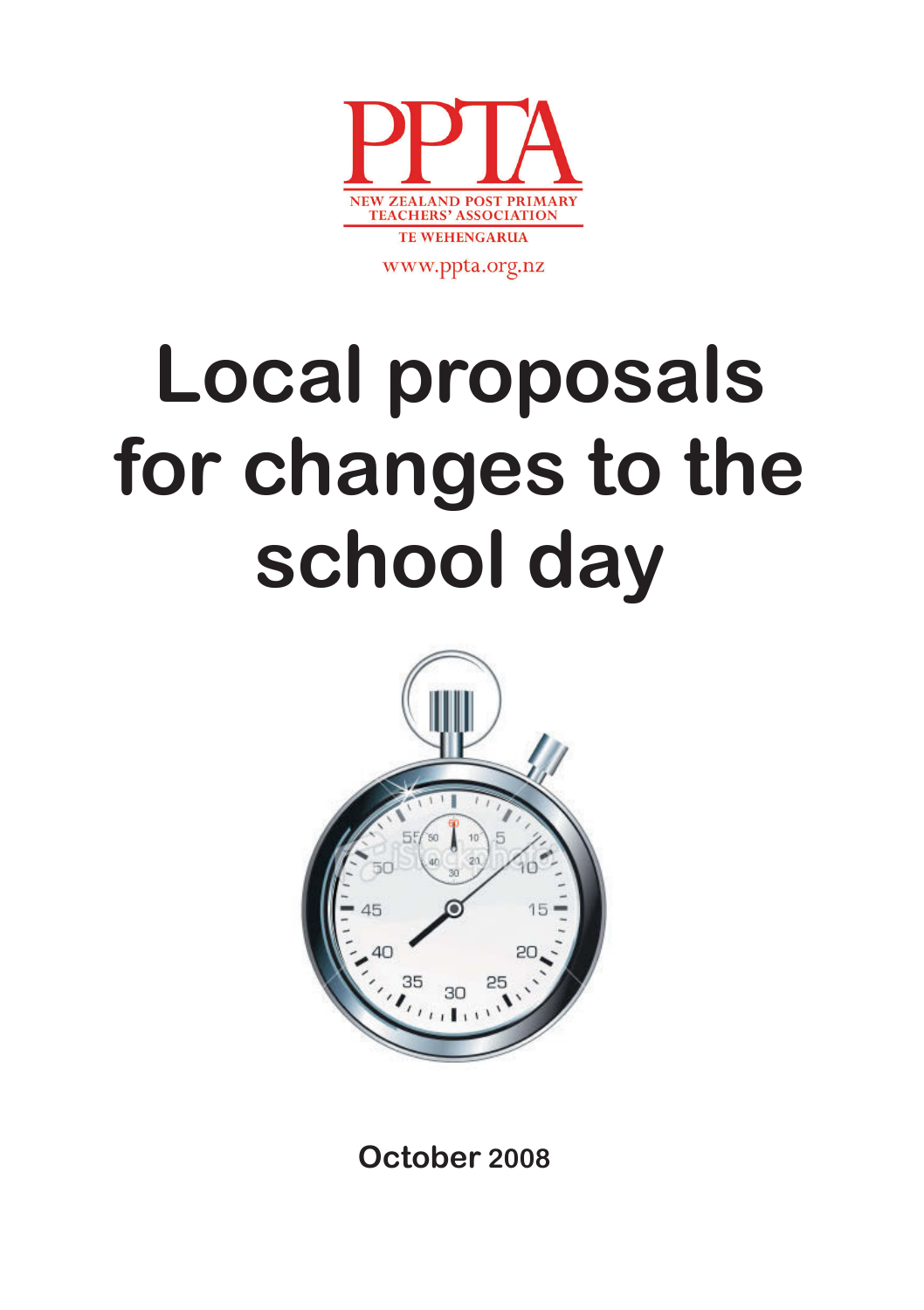

**Local proposals for changes to the school day**

# **Contents**

| Elements of a good process                                                                 | $\mathcal{P}$ |
|--------------------------------------------------------------------------------------------|---------------|
| A recommended process for schools                                                          | 5             |
| Further advice on proposals for changes                                                    |               |
| Appendix A: 2008 PPTA survey of secondary schools on<br>proposals to change the school day | 10            |

# **Introduction**

Following requests from members, the PPTA Executive has prepared advice on processes to be followed when there are proposals to change a school's instructional times.

The Secondary Teachers' Collective Agreement (STCA) requires that schools have a timetable policy developed in consultation with the teaching staff and there must be a review mechanism for such school policy. Where there is a proposal to change the operational times of the school this would require a change to the school's timetable policy and this will require consultation between the teaching staff and the employer.

This advice is to guide you through what would be expected in such a consultation process on changes to school times. It contains advice on the legal and industrial constraints around proposals to change the school day, a list of reasons that have recently been raised with branches for changes to the teaching times in some schools and advice on how branches and schools should approach any local suggestion to change the school's normal operating times.

Appended to this advice is the outcome of a survey PPTA undertook of secondary school branches earlier this year. The outcome demonstrates that when proposals for change are poorly managed they frequently mean poor outcomes for the school.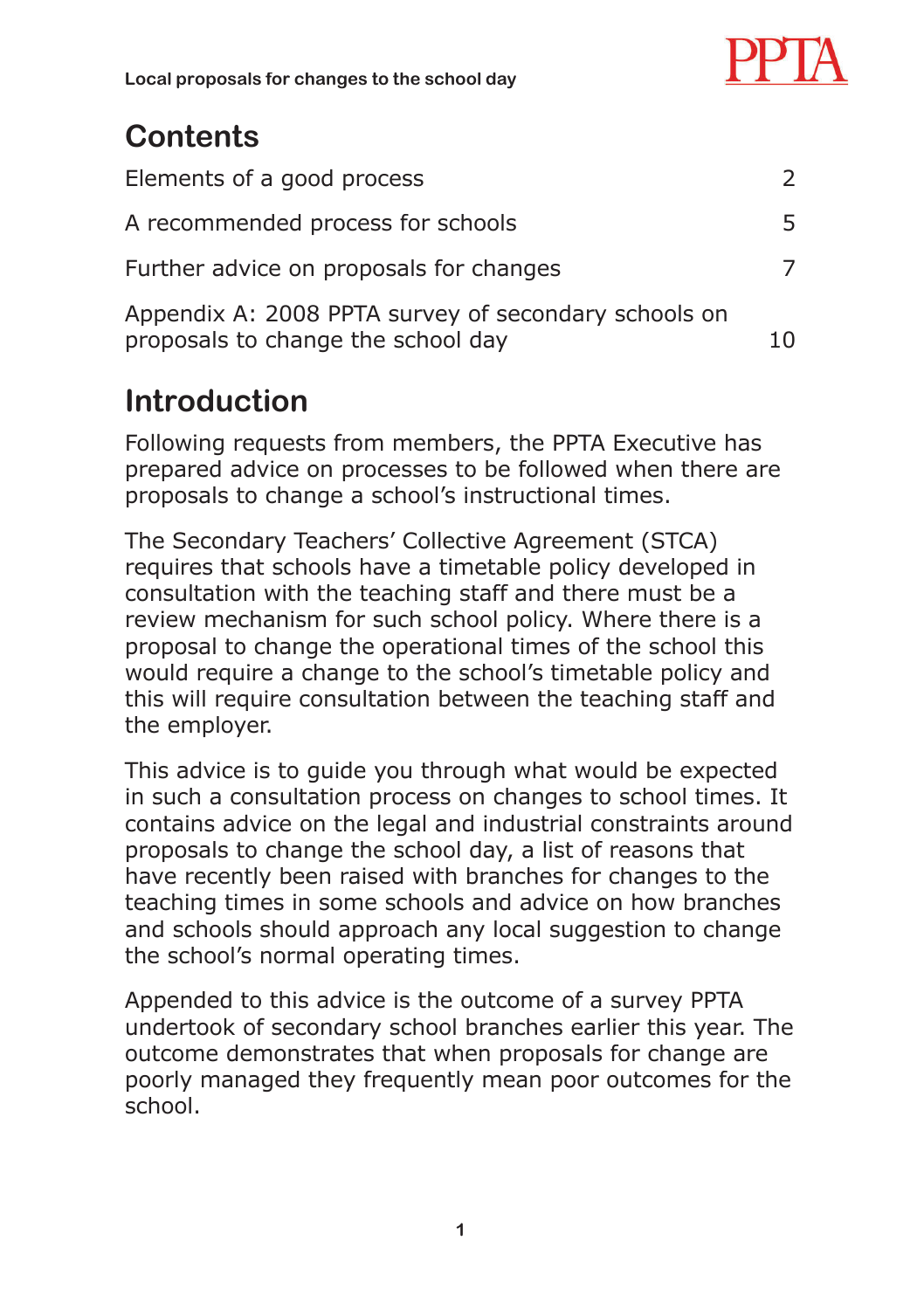

## **Elements of a good process**

#### **1 Consideration**

A proposal to change school operating times is likely to come from a genuine desire to improve the functioning of the school or learning or working conditions. Fair consideration should be given to a reasonable proposal regardless of its origins.

## **2 Consultation**

The employer must actively consult with staff in good faith about any proposed change which may impact on their working conditions, including changes to their existing working hours, and should actively consult with parents before seeking to change existing school hours.

#### **3 Reason**

The reason(s) for the proposed change should be clearly identified and open to discussion. Examples of reasons schools have for considering changes to the hours they operate include:

- better management of teacher workload
- class size pressures
- more flexible access to specialist rooms
- improved access to curriculum options
- improved student participation in learning
- introduction of cluster learning situations (e.g. video classes)
- health and safety of students and/or teachers.

## **4 PPTA involvement**

Hours of work are an employment condition. The branch, as representatives of the PPTA in the school, has a right as party to the employment relationship with the board of trustees to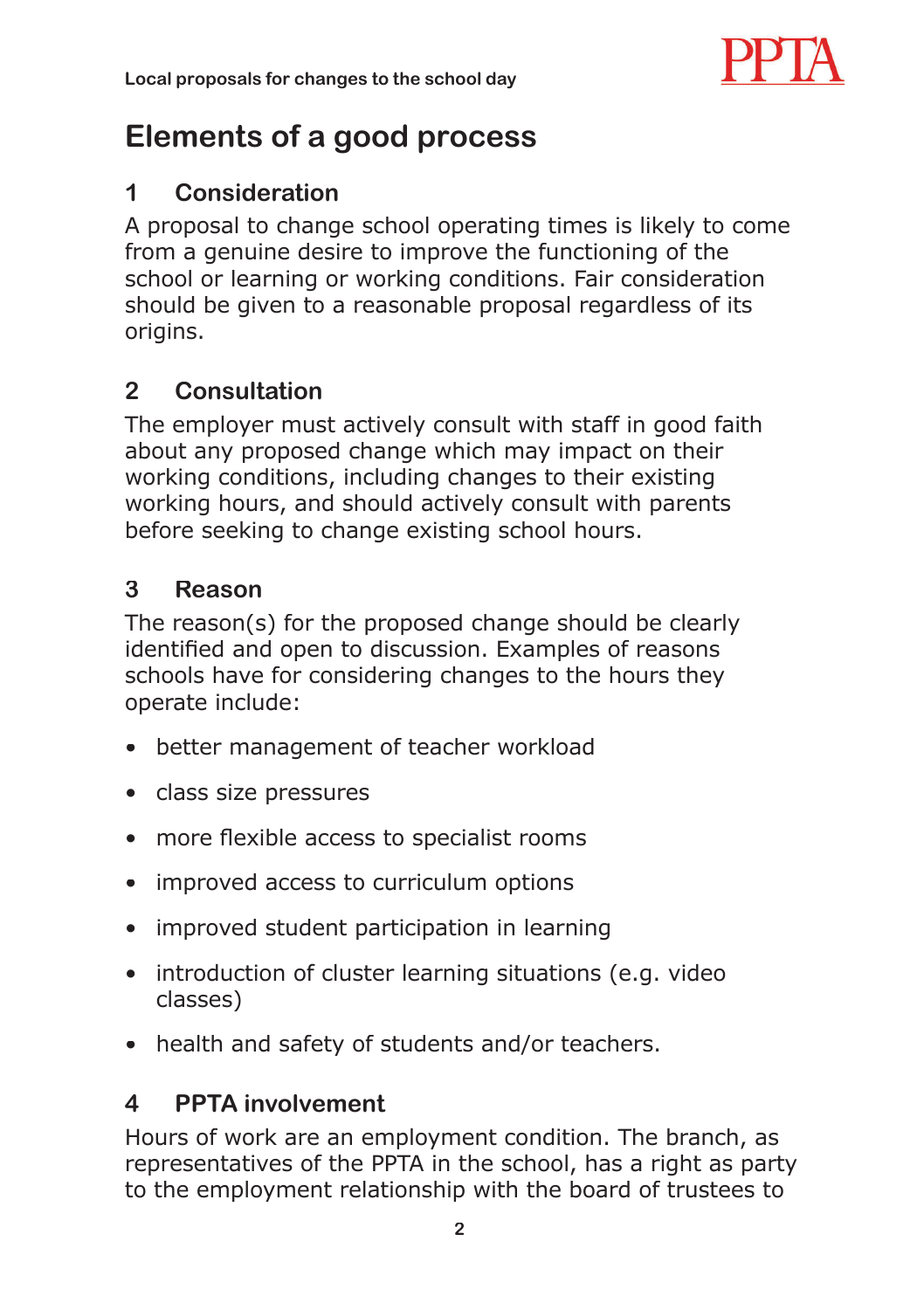

be consulted. Changes to the operating times of schools will require changes to the school's timetable policy. Part 5 of the STCA gives members the right to consultation over changes to the timetable policy

There should be full branch discussion of proposed changes regardless of any other consultation process used.

The branch should consider in good faith the reasons given for the proposed change and the advantages and their disadvantages and whether there are alternative changes that could achieve the indicated purpose.

The branch should seek to have a collective position on the proposal to change. It should ensure that all of the potential impacts of changed working hours have been properly considered. This includes impacts on students, part-time teachers, teachers who are parents, health and safety of staff and students, etc.

Branches are encouraged, if they need assistance, to seek further help or advice over proposed change to working hours from their field officer, their regional officers and/or their executive member.

#### **5 When agreement might be appropriate**

Agreement must be withheld from proposals that breach legislation or collective employment agreement requirements.

To change the working hours of any staff involved, the employer must have agreement. The whole branch may agree to change working hours or individuals may agree to change hours where this applies only to them. The collective agreement rights of teachers must not be undermined in the process of change and the workload of teachers should not be increased as a consequence of any proposed change.

The individual circumstances of teachers should be taken into account when considering possible changes. Agreement to change may be provisional upon addressing problems identified (e.g. the provision of crèche facilities for teachers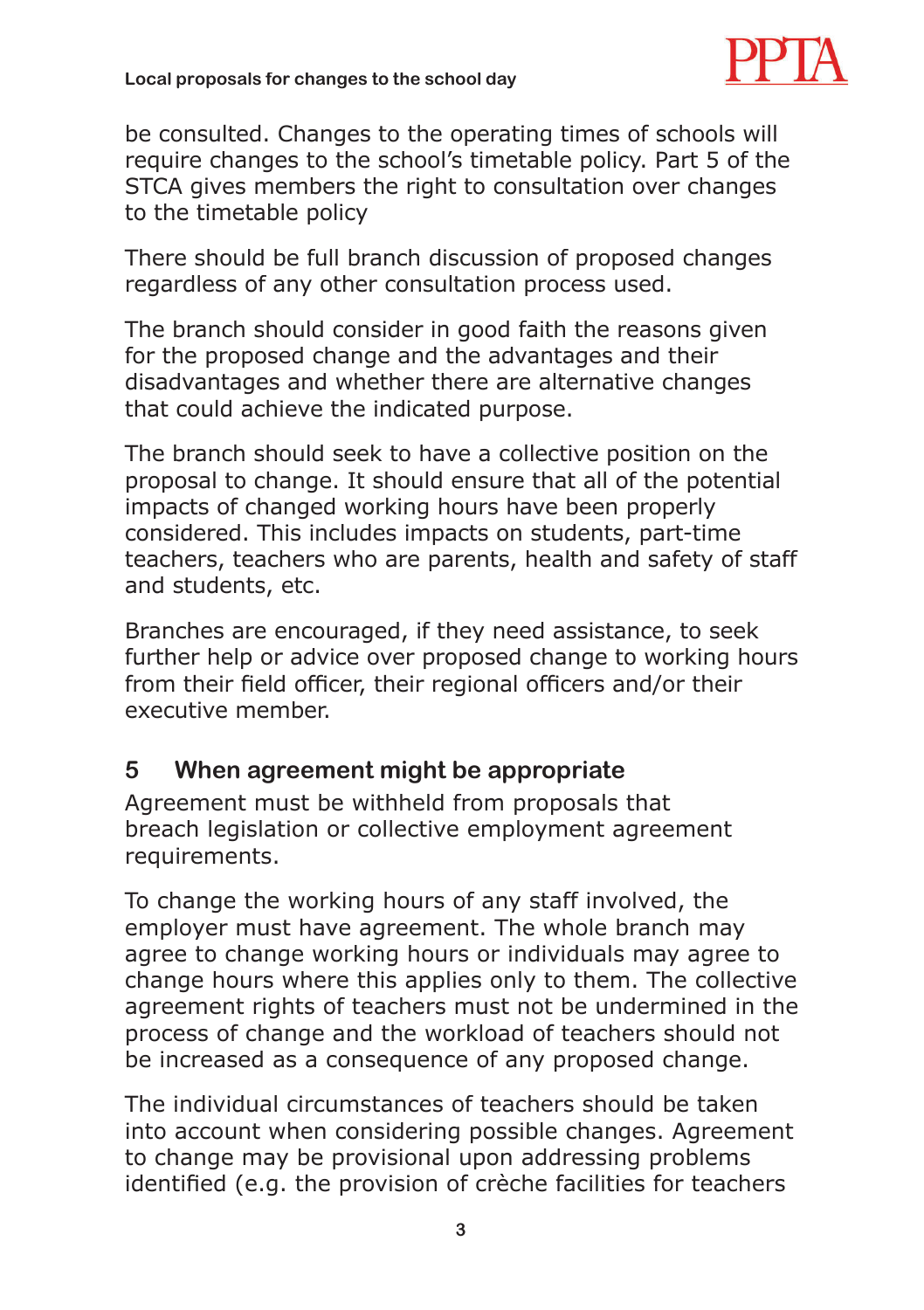

who are parents of young children, increased travel to and from work, meal costs, etc).

A proposal to work outside the normal school day (or week) may arise in relation to individual teachers and apply only to them. Individuals should know that in agreeing to change their own working hours they may establish a precedent that may not be appropriate for other teachers. Where there is individual agreement this cannot undermine the right of the others to continue with their original conditions of employment. Individuals contemplating a change their working hours should consult with the branch to ensure they do not inadvertently undermine the rights of other teachers in the school or place them under unfair pressure. The employer and the branch should be clear through the consultation process that individual agreement to change hours is not a precedent for others.

Agreement to change should be on the basis of a reasonable trial period and there should be a review process within a specified time frame which allows the school to assess the effects of the change and to make a further decision on whether to continue or return to the original hours. In most cases a term is likely to be a reasonable trial period, but certainly any change should be reviewed after no more than a year.

A review may confirm that the change was effective, or identify improvements which could or should be made, or determine that the aims of the change were not met and that a return to the previous conditions is appropriate.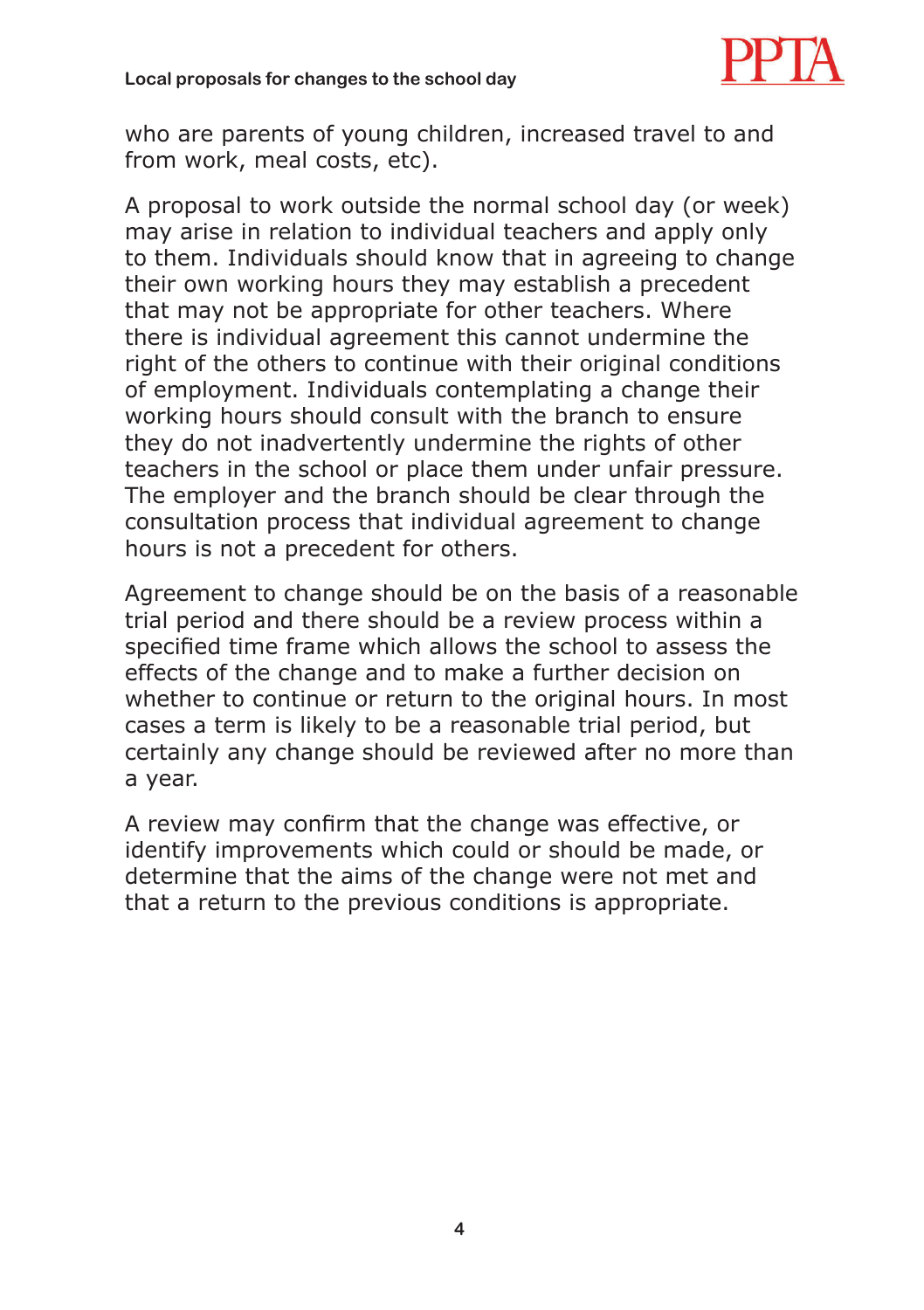

## **A recommended process for schools**

- 1 A proposal arises from discussion of potential improvement to the operation of the school.
- 2 The proposal is raised at a staff meeting and a consultation process is developed.
- 3 The consultation process involves:
	- Establishing a timeline for initial discussion, the opportunity for consideration, a process for consultation, a period for consultation and feedback and a decision date.
	- Providing full written information about the current situation and the proposed change.
	- Determining the way in which school consultation will occur (PPTA branch meeting(s), staff meeting(s), written consultation, or some combination of these).
	- If the change involves altering the timetable policy or changing employment conditions (including starting and finishing hours, lunch or other break times etc) arranging for meetings between PPTA branch officers and the school management.
	- PPTA branch officers organising a branch meeting to determine the branch's process for discussion of the proposal, how it will gather membership opinion, consider relevant issues and feed back into the main process.
	- Identifying any issues raised in the consultation and responding to those issues.
	- Organising for consultation with parents and students if the change would impact upon them.
	- Analysing the consultation outcomes and advising staff of those results.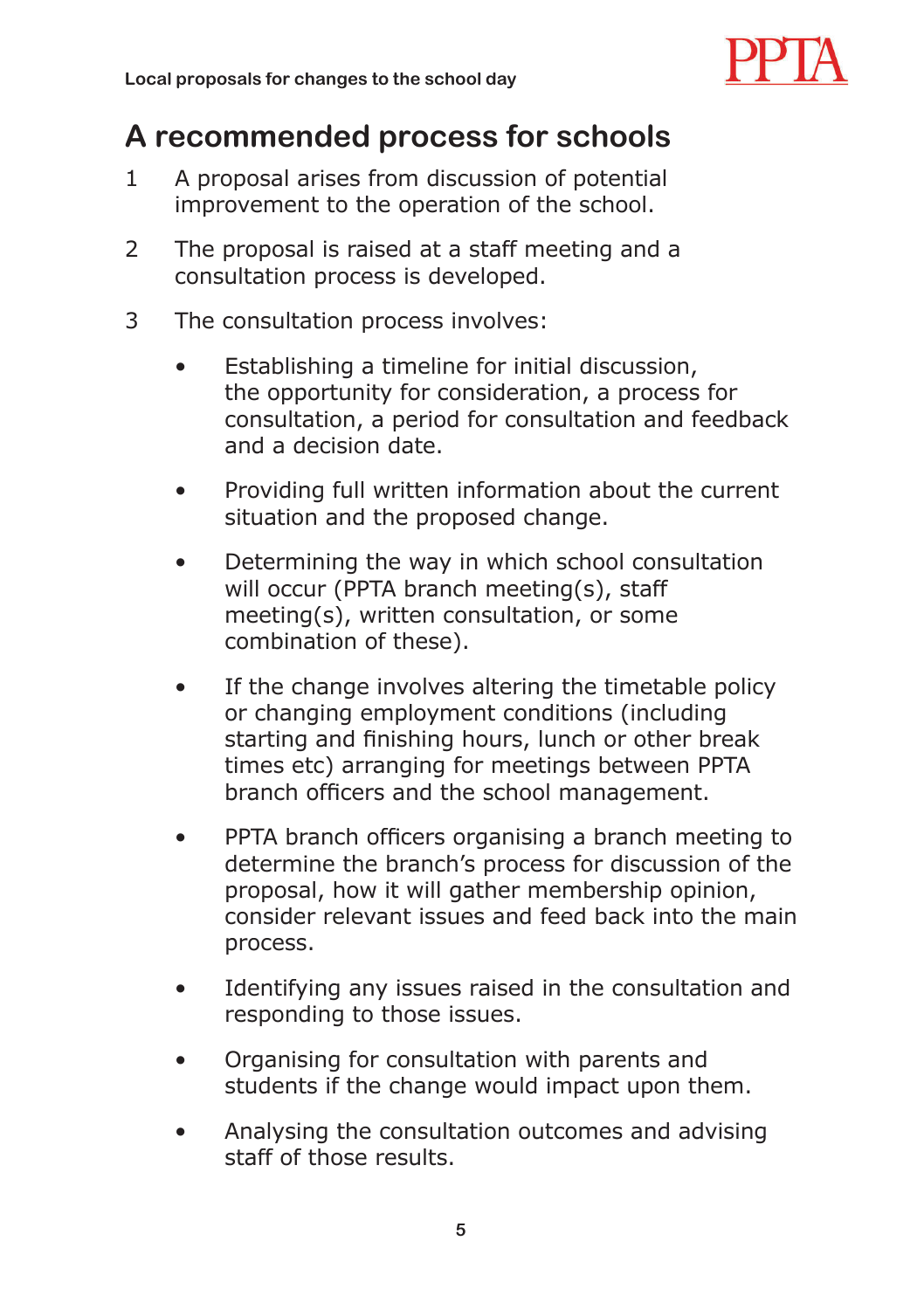

• If the change is to proceed, determining a suitable trial period and review date, identifying how it will be reviewed and how identified or new risks will be monitored or addressed in the meantime.

4 Items likely to be considered in the consultation process include:

- Teacher workload •
- Collective agreement requirements (See next page)
- Current employment conditions (See next page)
- Access for students to curriculum options
- Teacher and/or student health and safety
- Part-time teacher issues
- Education Act requirements (See next page)
- Employment Relations Act requirements (See next page)
- Family responsibilities of teachers
- Student transport
- Student assessment issues
- Student learning theory
- Coordination with student employment •
- Any changed operational/ancillary costs of proposed changes
- Availability of school facilities •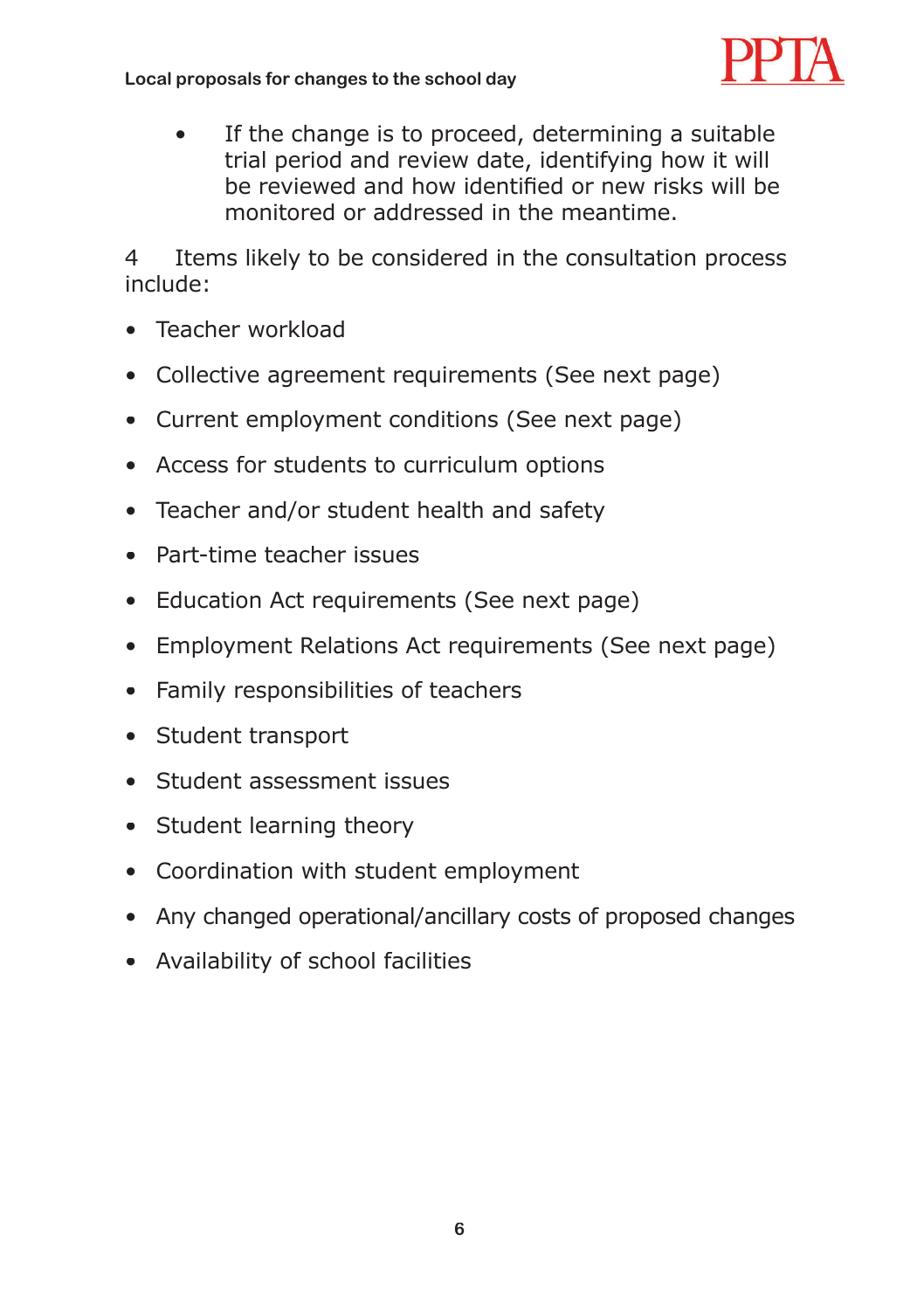

## **Further advice on proposals for changes**

#### **1 The Education Act and education regulations**

The school week is 10 half-days, Monday to Friday inclusive. A school day is two half days, one before noon and one after, and each half-day is at least two hours. School must be open (other than in emergency situations) for 380 half days per year. Maximum timetabled teacher time (i.e. timetabled contact plus timetabled non-contact for a full time teacher) is 25 hours per week.

## **2 The Employment Relations Act**

The employer must, in good faith, consult employees or the union representing them about the collective interests of the employees and decisions which may impact upon them. This includes changes to established working practices like the start and finish times of their employment.

## **3 The Collective Agreement entitlements**

Full time teachers are timetabled for no more than 20 hours contact per 5 school days. Year 1 full time teachers are timetabled for no more than 15 hours per 5 days, and Year 2 full time teachers for no more than 17.5 hours. Part time teachers employed for 18 hours or more must have some noncontact time and the school must endeavour to provide parttime teachers of 12 hours or more with pro rated non-contact. Individual teachers have reduced timetabled contact hours for units or other time allowances. Refer to part 5 of the STCA.

## **4 The established employment conditions**

Working hours form part of teachers' agreed employment conditions. They are generally part of established custom and practice in schools. Change in employment conditions requires both consultation and agreement.

There is an accepted legal formal definition of consultation. The views in Wellington International Airport [1993] NZLR 671 (CA) were adopted by Goddard CJ in Communication and Energy Workers Union v Telecom NZ Ltd [1993] 2 ERNZ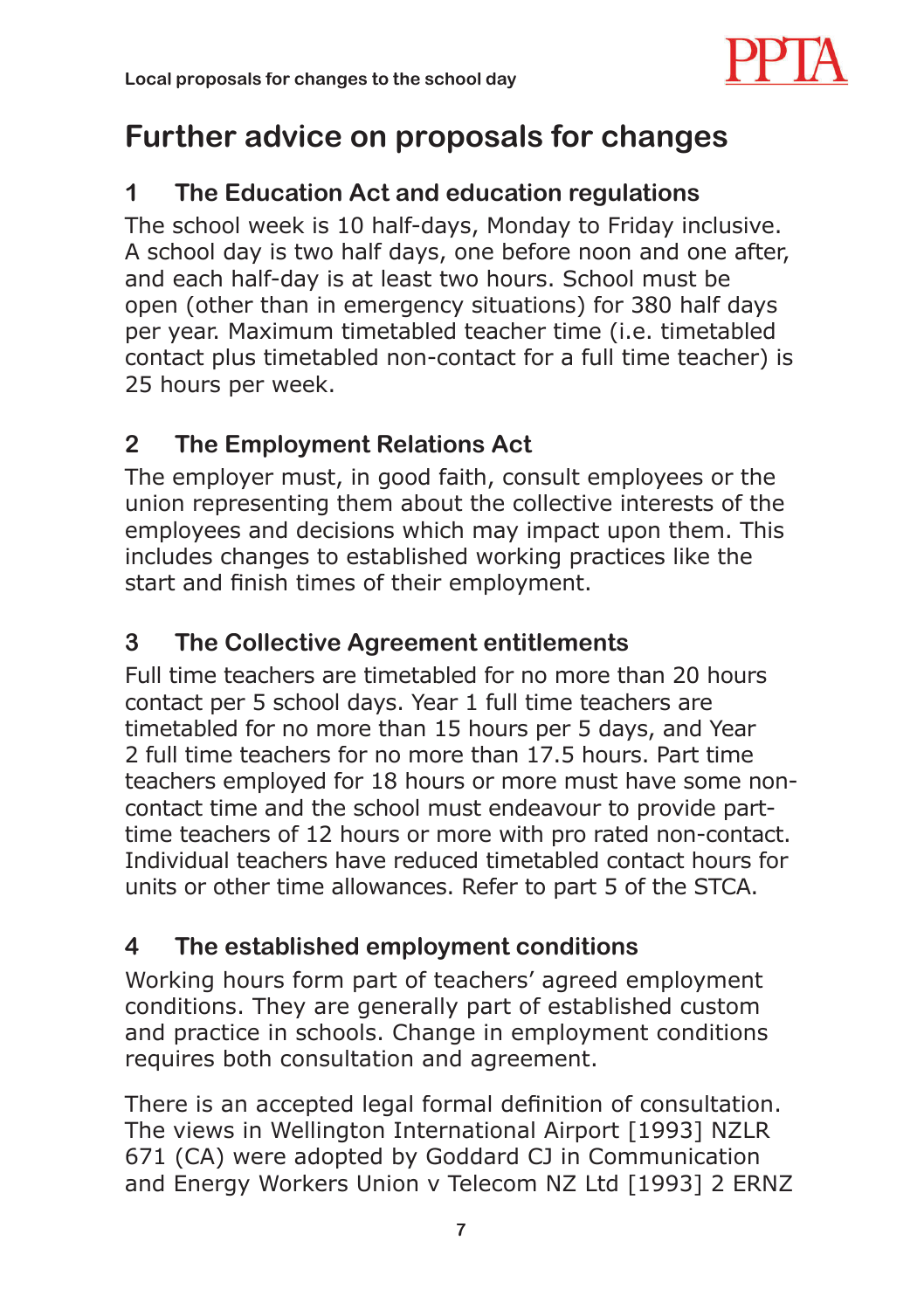

429. The Chief Judge restated several propositions as a guide to employers and employees:

"(1) The word 'consultation' does not require that there be agreement.

"(2) On the other hand it clearly requires more than mere prior notification.

"(3) If there is a proposal to make a change, and such change requires to be preceded by consultation, it must not be made until after consultation with those required to be consulted. They 'must know what is proposed before they can be expected to give their views'…

"(4) This does not involve a right to demand assurances but there must be sufficiently precise information given to enable the person to be consulted to state a view together with a reasonable opportunity to do so. This may include an opportunity to state views in writing or orally.

"(5) The requirement for consultation is never to be treated perfunctorily or as a mere formality. The person or body to be consulted must be given a reasonably ample and sufficient opportunity to express views or to point to problems or difficulties...

"(6) Consultation must be allowed sufficient time...

"(7) Genuine effort must be made to accommodate the views of those being consulted; consultation is to be a reality, not a charade…

"(8) Consultation does not necessarily involve negotiation towards an agreement although this not uncommonly can follow, as the tendency in consultation is to seek at least consensus;

"(9) Consulting involves the statement of a proposal not yet finally decided upon, listening to what others have to say, considering their responses, and then deciding what will be done…

"(10) The party obliged to consult, while quite entitled to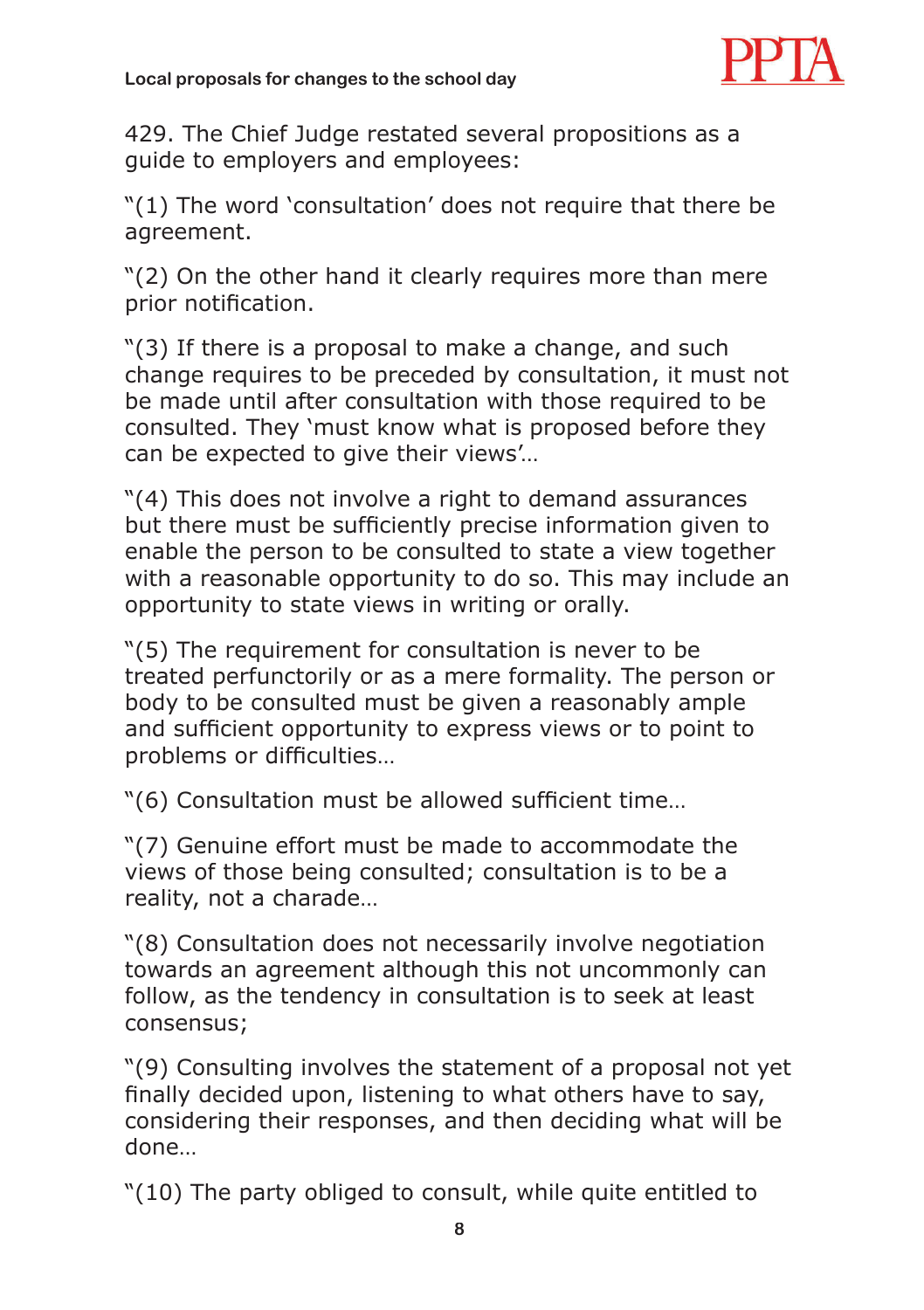

have a working plan already in mind, must keep its mind open and be ready to change and even start afresh…

"(11) There are no universal requirements as to form or as to duration of consultation.

#### **5 Health and safety Act**

The employer must ensure a safe work environment for both the teachers and the students.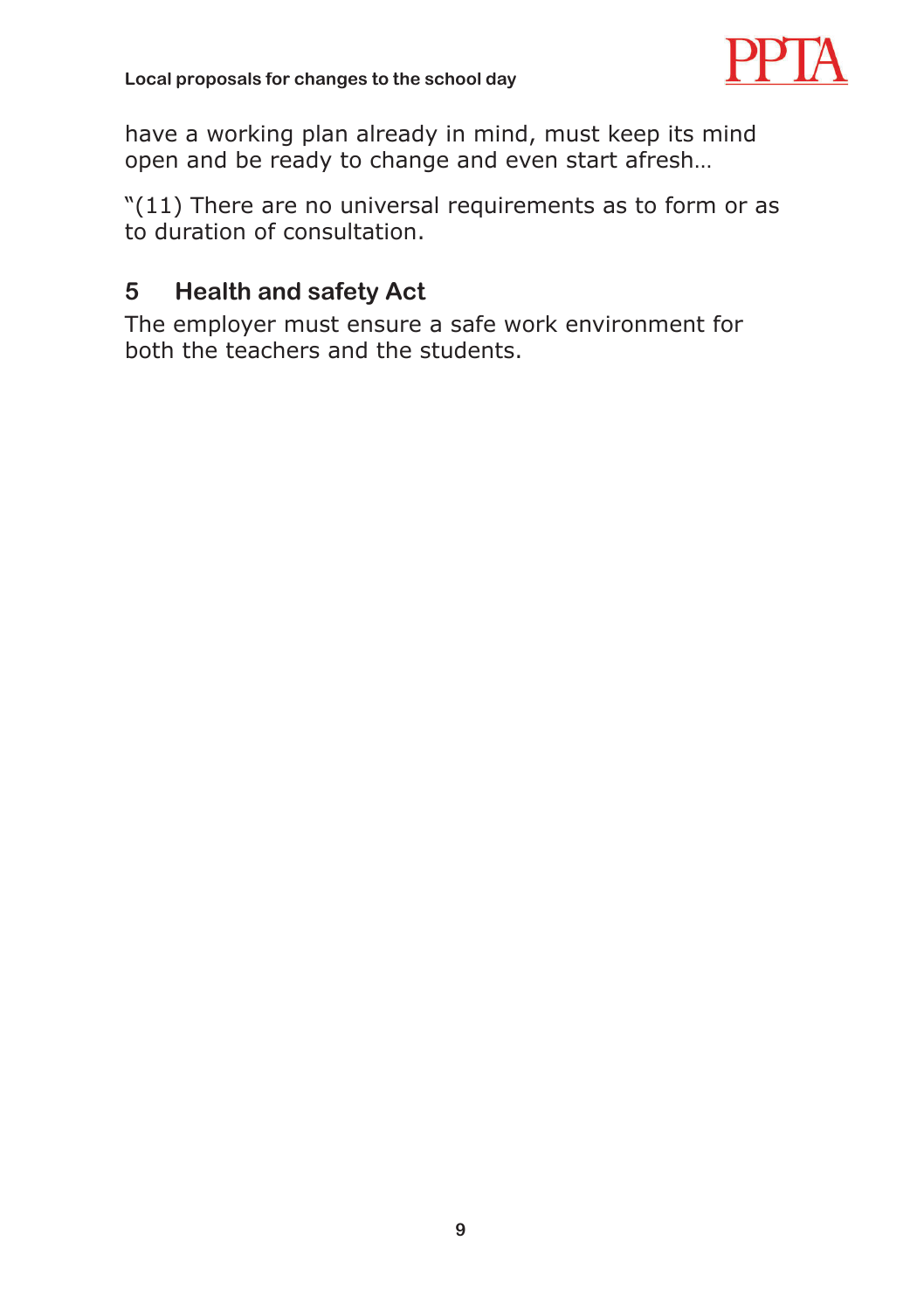

## **Appendix A: 2008 PPTA survey of secondary schools on proposals to change the school day**

In term 3 2008 PPTA surveyed secondary school branches about proposals to change starting or finishing times made since 2005. The results of that survey indicated that, on average, 20 schools per year work through proposals to change school times.

Proposals have come from the PPTA branch, staff meetings, timetable committees or individuals. Most often they came from the senior management.

Proposed changes related to:

| • Earlier start                                 | 27.5%   |
|-------------------------------------------------|---------|
| • Earlier finish                                | 32.5%   |
| • Later start                                   | 22.5%   |
| • Later finish                                  | 17.5%   |
| • Glide classes                                 | $5.0\%$ |
| • E-classes outside school timetabled day 2.5%. |         |

The branch members considered the consultation process undertaken to be fair and acceptable in 65% of cases. In both types of process discussion of students' access to curriculum options occurred 40% of the time. The suggested change was equally likely to be implemented in either type of process, but when the process was not considered to be fair by the teachers it was 13 times more likely that the outcome was not supported by the staff.

#### **When the process was considered to be reasonable:**

- It was twice as likely that there would be a staff meeting or meetings to discuss the proposal.
- It was two and a half times more likely that there would be correspondence with the whole staff as part of the consultation.
- The senior management was nine times more likely to seek the agreement of the staff for change.